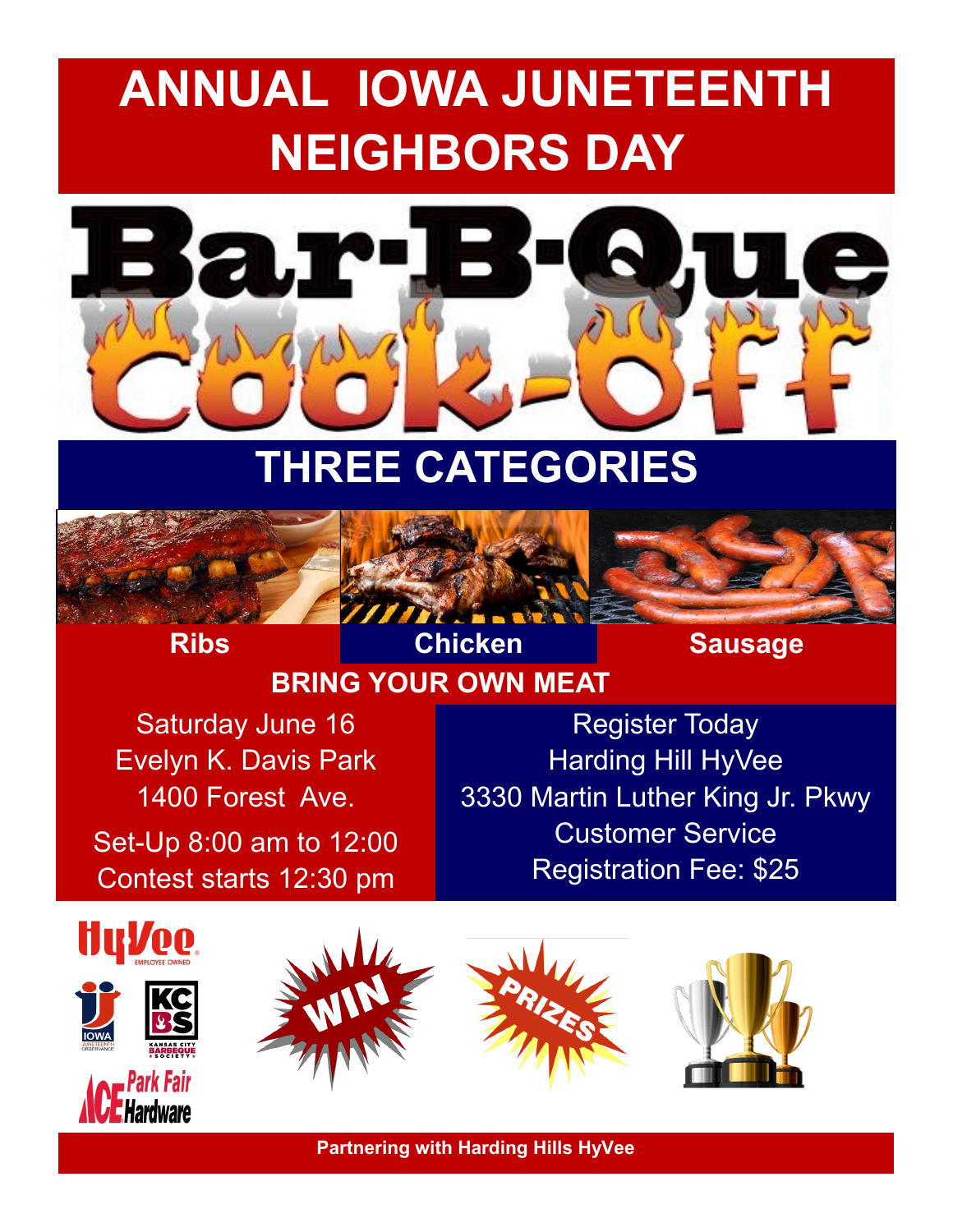#### **Complete Both Registration Forms**

**Barbeque Registration Form #1**

#### **Hy-Vee Copy**

Saturday June 16, 2018 | Set-Up 8:00 am—12:00 | Start Time 12:30 pm

| Name:  | Address:                                                |  |
|--------|---------------------------------------------------------|--|
| Phone: | Cell:                                                   |  |
| Email: |                                                         |  |
|        | <b>Check Category Entrance</b>                          |  |
|        | $\prod$ Ribs                                            |  |
|        | [] Chicken                                              |  |
|        | [] Sausage                                              |  |
|        | Registration Fee: \$25 (No Refunds)                     |  |
|        | Make Payment and Complete Form To: Harding Hills Hy Vee |  |
|        |                                                         |  |
|        |                                                         |  |

#### **Barbeque Registration Form #2**

\_\_\_\_\_\_\_\_\_\_\_\_\_\_\_\_\_\_\_\_\_\_\_\_\_\_\_\_\_\_\_\_\_\_\_\_\_\_\_\_\_\_\_\_\_\_\_\_\_\_\_\_\_\_\_\_\_\_\_\_\_\_\_\_\_\_\_\_\_\_\_\_\_\_\_\_\_\_\_

#### **Iowa Juneteenth Observance Copy**

Saturday June 16, 2018 | Set-Up 8:00 am—12:00 | Start Time 12:30 pm

| Name:  | Address:                                                |
|--------|---------------------------------------------------------|
| Phone: | Cell:                                                   |
| Email: |                                                         |
|        | <b>Check Category Entrance</b>                          |
|        | $\prod$ Ribs                                            |
|        | [] Chicken                                              |
|        | [] Sausage                                              |
|        | Registration Fee: \$25 (No Refunds)                     |
|        | Make Payment and Complete Form To: Harding Hills Hy-Vee |